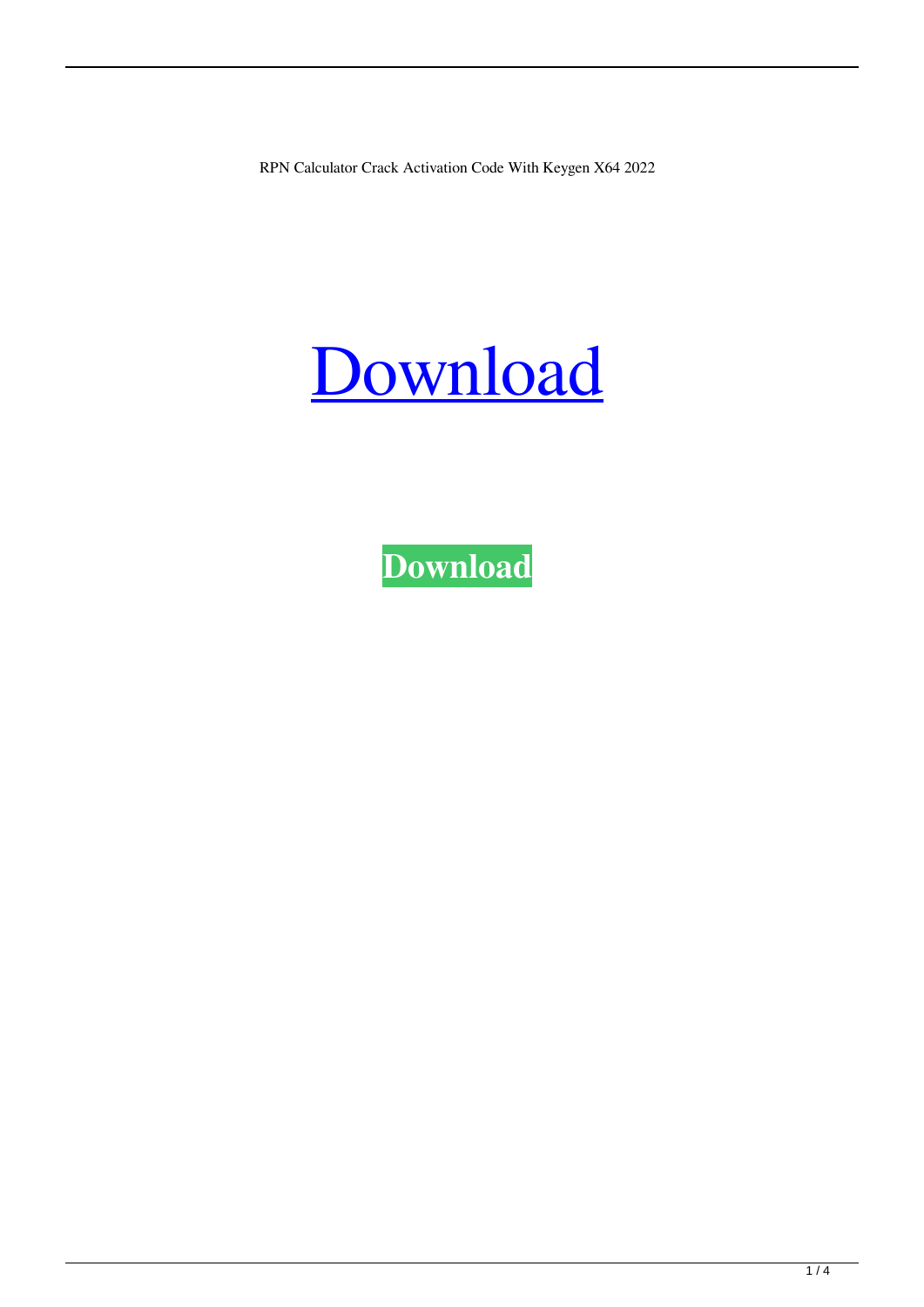### **RPN Calculator Crack + Free Registration Code**

RPN calculator Product Key is a visual calculator for reverse polish notation. RPN calculator has all basic mathematical functions like addition, subtraction, multiplication, division, exponentiation and many more. RPN calculator also allows simplification, grouping, sorting and concatenating of expressions. Developers: RPN Calculator is developed by students for students to make the use of this calculator easier and simple. How to use it: The RPN calculator is based on the use of the mouse. There are no need of keyboard to operate this RPN calculator. You can use a combination of keys to move the cursor and place the calculator at a desired position. You can also click on the buttons of calculator. All the buttons of calculator have clearly defined and labelled. Main features: RPN calculator is an application with very few features. Still, the RPN calculator is capable enough to solve most of the problems in the RPN notation. A: RPN (Reverse Polish Notation) The principle of RPN is simply to write numbers before operations. Operator is a term used to describe which arithmetic operation is being performed. Operator Symbol | Arithmetic Operation ----------+-------------------- ( ) | addition - | subtraction + | addition / | division = | assignment > | shift right The RPN calculator is a visual calculator for reverse polish notation. RPN calculator has all basic mathematical functions like addition, subtraction, multiplication, division, exponentiation and many more. RPN calculator also allows simplification, grouping, sorting and concatenating of expressions. You can choose to display the calculator in four different styles. Styles | Display Result ------------+-------------------- SQUARE | Complete String BRANCH | Parentheses SQUARE | Parentheses BRANCH | SQUARE Developers: RPN Calculator is developed by students for students to make the use of this calculator easier and simple. How to use it: The RPN calculator is based on the use of the mouse. There are no need of keyboard to operate this RPN calculator. You can use a combination of keys to move the cursor and place the calculator at a desired position. You can also click on the buttons of calculator. All the buttons of calculator have clearly defined and labelled. Main features: RPN calculator is an application with very few features. Still, the R

### **RPN Calculator Crack+ License Code & Keygen Free X64**

Rinzo XML editor is a cross platform XML editor which is developed by Zip. It is a powerful tool which is designed for programmers to create, modify and view XML documents. It is a multifunctional tool which can be used to view and modify XML files. The files can be updated in the view window, edited and saved back to the original file. It also supports macros which can be set to run on any type of XML document. The macros can be used to manipulate the XML document as needed. It also has inbuilt functions which can be used to display the data based on selection of the XML document. It also has a clear user interface with an overview for each function. It also has read only ability which allows the use of the macros and functions. It can also be used in bulk. The output of the macro and function can be saved or printed. ZipMvgui Description: ZipMvgui is a programming tool developed by Zip. It is used to create, run and view R and Java program. Its is built with a modern user interface. It supports all of the programming languages with syntax checking and compilation. It also has a visual editor and code completion. It has extensive documentation of the syntax and code. It also supports functions with function call syntax and macros. It also has a wide set of sample code to help users learn the syntax and functions. The Macros in the list above have been tested by me for their accuracy. A: To be more precise, when referring to a function, I tend to use the term "macro". So, I would say that you could call the function "ceil(2)" which would return the integer value of "2". A: You can make your own macros in ruby. I have a blog post describing how to create a very simple macro. You can create very simple macros in c++ using pre-compiled libraries such as gettext. For python, you can create your own macros using the inspect module. Using the inspect module you can print out all the things that you can get from python syntax. The inspect module is documented in Python 2.7's documentation, but the documentation is not very well written. So, I recommend you read through this book. Macros in java are much easier. You simply use Java 8's string interpolation syntax. 81e310abbf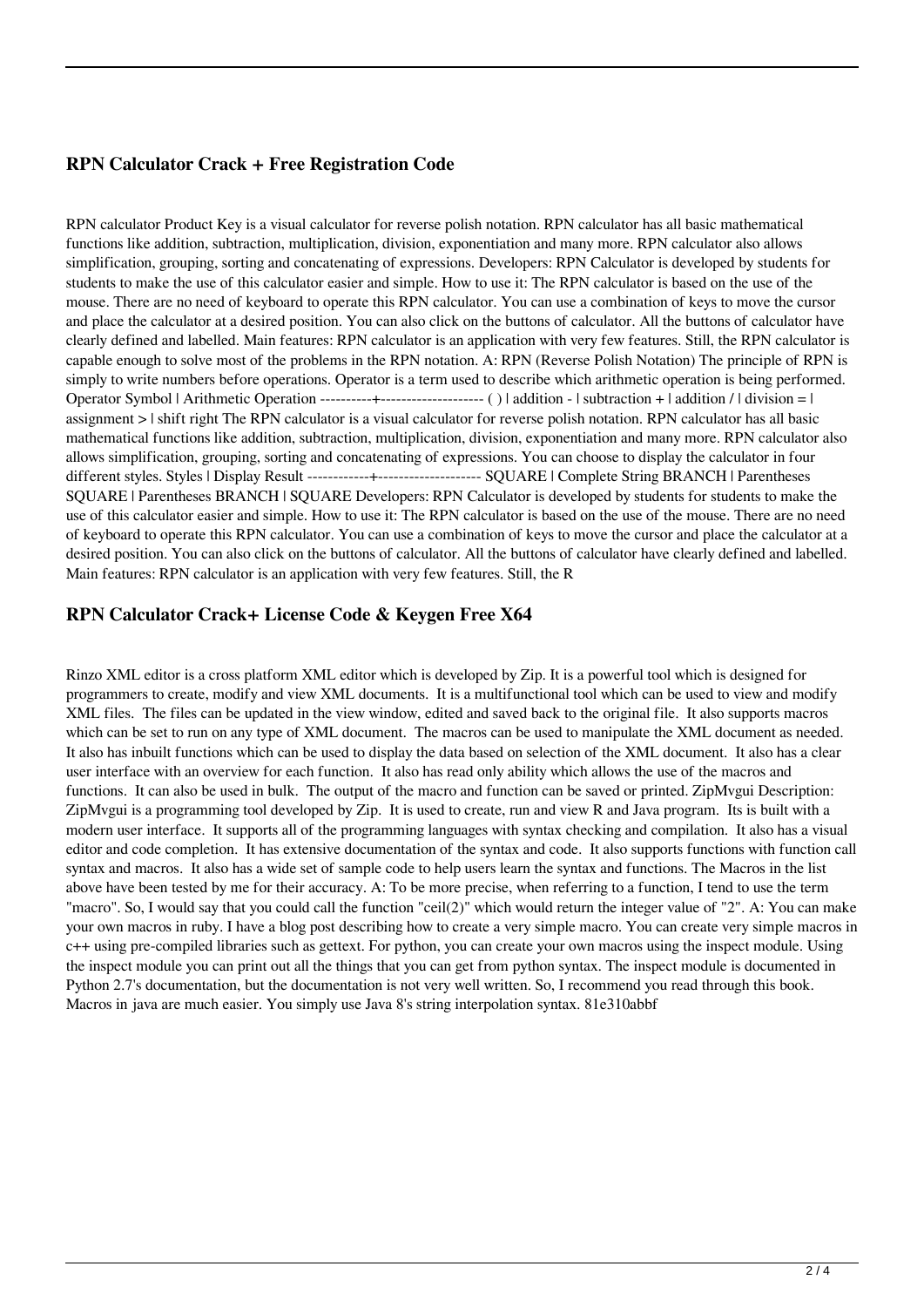# **RPN Calculator Crack+ Patch With Serial Key [Mac/Win]**

RPN can be used to solve elementary problems such as addition, subtraction, multiplication, division, and exponentiation. For complex problems such as finding a distance, volume, or area, use symbolic representations. See also Algebraic notation Reverse Polish notation Reverse Polish notation calculator References Category:Notation Category:Quantitative financeLiving With and Beyond Colorblindness Growing up, I was told that I was colorblind. I never wanted to be referred to as colorblind though. How could you be colorblind? I was just learning to drive and saw no reason why the woman in the next lane could not be driving as well as I was. If she wasn't colorblind, why couldn't I? I was colorblind? After living with it for decades, I have finally accepted the fact that I am colorblind. I have come to the realization that not everyone sees the world the same way I do and that is ok. I am more accepting of the world around me and the people I meet because of my colorblindness. In spite of my acceptance, it has not made colorblindness easy to live with. Part of my adjustment to colorblindness is seeing a way to view the world differently. There are so many things that I take for granted. Being able to watch a television show that has a regular cast of characters that are black people or African-Americans or being able to go to a hotel or restaurant that does not use a ubiquitous red or purple, bright-colored color scheme. These are the things that I miss. There are so many things that I cannot do as easily as I used to, but I am beginning to find ways to do things that have not been easy to do in the past. I can see the world differently. We're told that if we try hard enough, we can do anything. I used to be a driver's ed instructor who gave the out of state driver's ed test. I would often have to work with students who had the hardest time seeing that the car in the next lane was not going to stop. They could not see the fact that there was a stop sign in the road. Some would point out things that I could not see. I could not help but smile and chuckle as I taught them how to change lanes on the road. I did not know about colorblindness until after I

### **What's New in the RPN Calculator?**

RPN calculator developed with the help of Java programming language. It is an accessible reverse Polish notation calculator that can be used for general calculations. In this calculator you can use standard mathematical operations like  $+$ ,  $-$ ,  $\hat{\cdot}$ ,  $\wedge$ . It can also operate upon strings and integers. It is a must have tool for RPN calculators. RPN calculator Features: Simple GUI Easy to use Flash card support Back-end support to run in any Java virtual machine RPN calculator is a Java-based calculator, which works with reverse Polish Notation. The main goal of RPN calculator is to be very easy to use, and at the same time, very accurate. The key feature of RPN calculator is the ability to operate on strings and integers, which provides flexibility. The calculator has a simple GUI and is available in different languages. The main advantage of RPN calculator is that it has a back-end support for the operating system. You can use the calculator in any Java Virtual Machine. RPN calculator has the ability to operate on strings and integers, and uses reverse Polish notation. It is a must-have tool for RPN calculators. RPN calculator was developed with the help of the Java programming language as an accessible Reverse Polish notation calculation utility. RPN is built as a mathematical notation where every operator follows all of its operands. RPN comes in contrast to the Polish notation, which puts the operator in the prefix position. RPN calculator Description: RPN calculator developed with the help of Java programming language. It is an accessible reverse Polish notation calculator that can be used for general calculations. In this calculator you can use standard mathematical operations like +, -, \*, /, ^. It can also operate upon strings and integers. It is a must have tool for RPN calculators. RPN calculator Features: Simple GUI Easy to use Flash card support Back-end support to run in any Java virtual machine RPN calculator is a Java-based calculator, which works with reverse Polish Notation. The main goal of RPN calculator is to be very easy to use, and at the same time, very accurate. The key feature of RPN calculator is the ability to operate on strings and integers, which provides flexibility. The calculator has a simple GUI and is available in different languages. The main advantage of RPN calculator is that it has a back-end support for the operating system